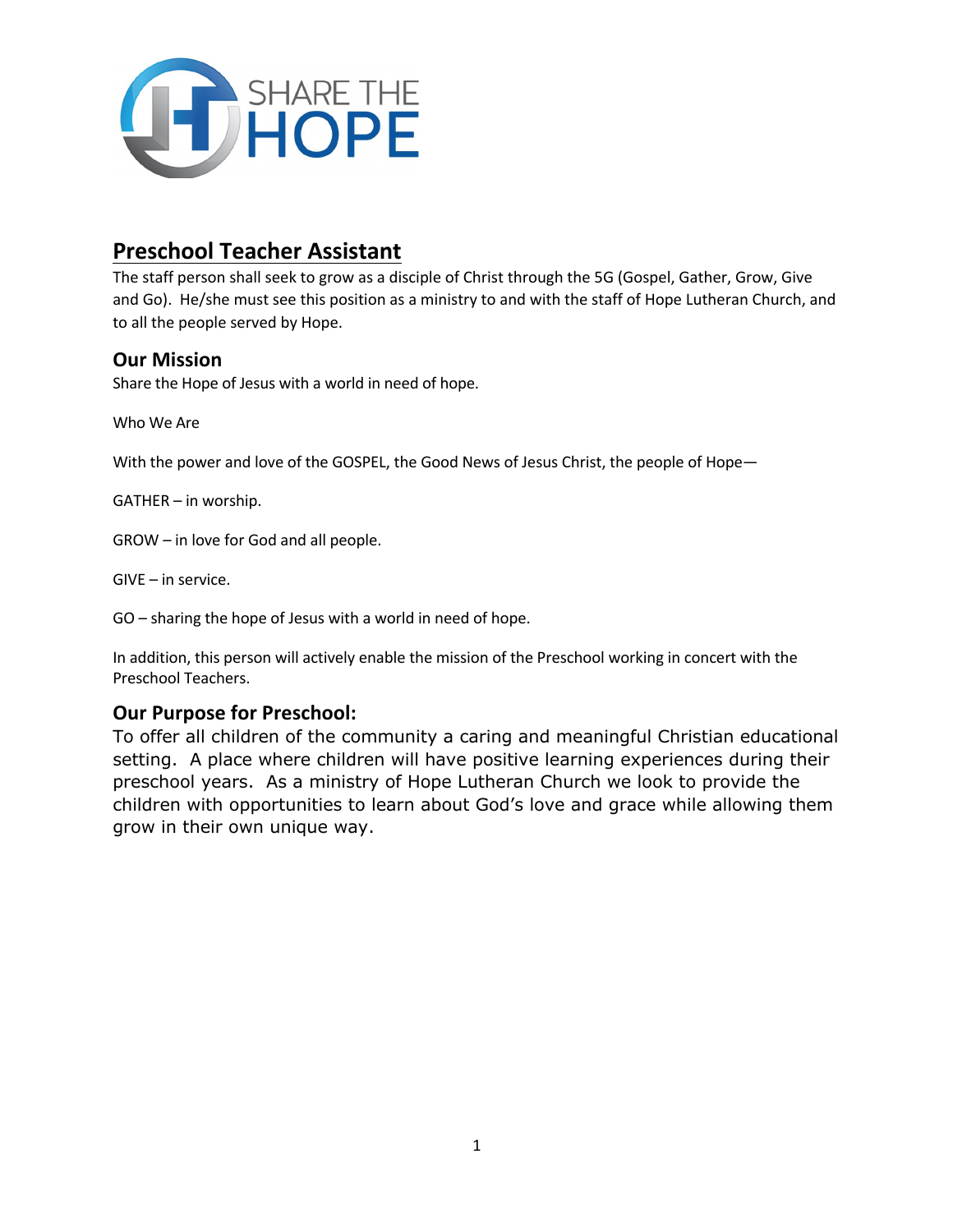

# **JOB DESCRIPTION**

Position Title: Preschool Teacher Assistant

Status: Part Time, Non-exempt (hourly) position

Hours: M-F, 15-20 hours

### **Position Summary:**

This staff person will be primarily accountable to the Director of Children's Ministries with daily accountability to the classroom Teacher. He/she will be expected to be a team player and good communicator with all teaching staff, Hope employees, ministry leaders, volunteers, and parents. The Preschool Teacher Assistant will work with the classroom Teacher to establish a classroom that is spiritually based, educationally sound, and child centered.

### **Responsibilities and Duties:** *General Ministry Responsibilities and Requirements:*

- § Provide Christ-centered, biblically-guided leadership for children's ministries; which supports the mission, vision and philosophy of ministry of Hope Church.
- § Support the goals and objectives of the Hope's Christian Preschool ministry.
- § Be an encourager of the children in all that they do.
- § Be an encourager of parents, communicating frequently and enthusiastically.
- § Be an encourager of other staff and a team player.
- § Is expected to be present for Morning Prayer (8:30 AM) on all assigned morning work days.

### *Specific responsibilities include but are not limited to:*

- § Be proactive to assist in the classroom whenever necessary in any way that promotes a smooth, stress-free day for the children.
- § Offer opportunities throughout the day to share God's love with the children.
- § Help to provide a calm and loving environment for the children to learn and play.
- § Help to provide an atmosphere that challenges them while allowing them to grow in their own unique way.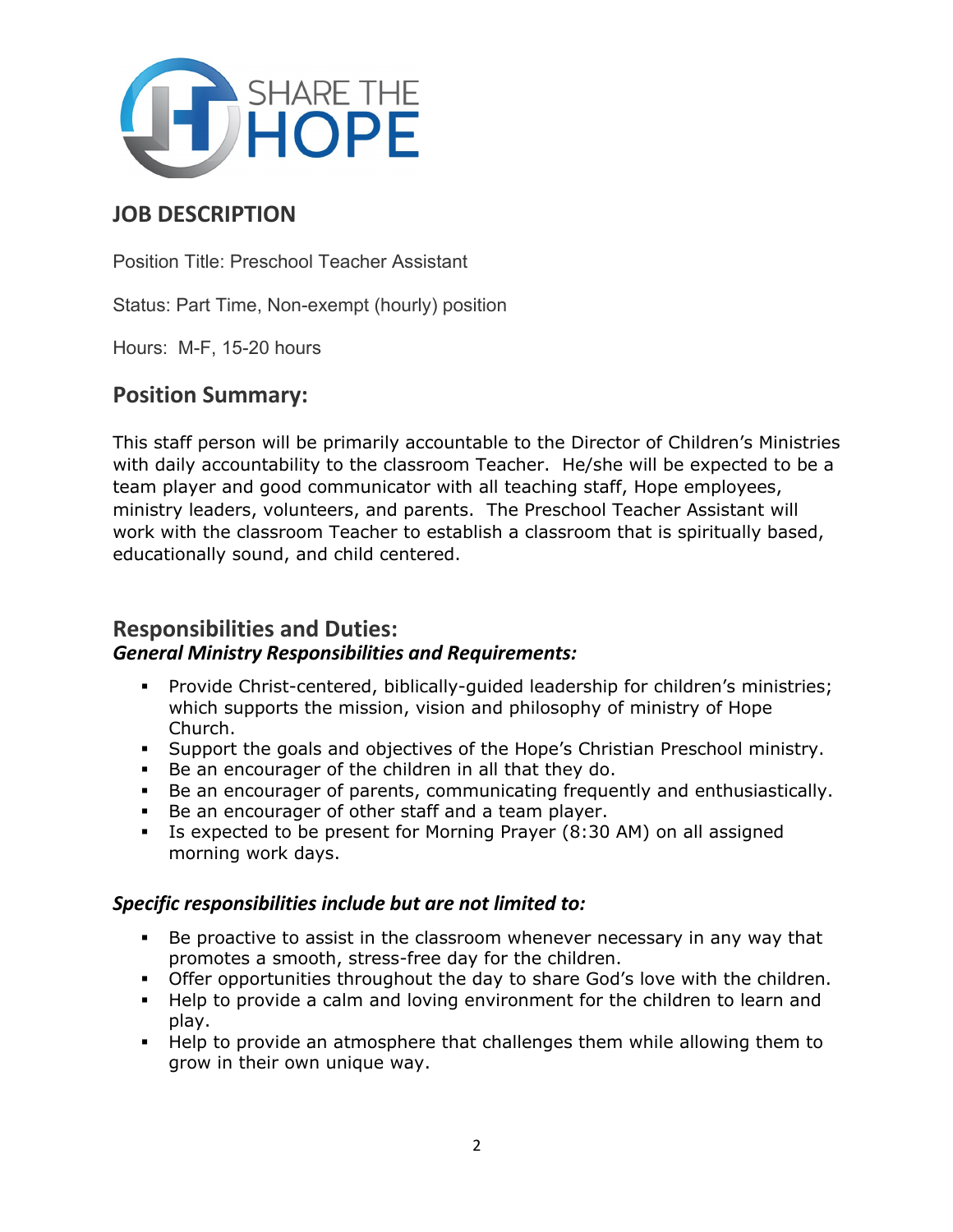

- § Assist to maintain the safety of the room and make the Teacher aware of any safety concerns. If harm is eminent, remove/act on safety concerns immediately. This would include but is not limited to:
	- $\circ$  Broken toys/wet floor/broken or unsafe equipment, including the playground and gym.
	- $\circ$  Children's behavior that could become a safety or serious discipline issue.
- Be alert to the needs and/or problems of the children as individuals and as a group.
- Share knowledge of special needs or problems of the individual children with the teacher.
- Refer all parent comments or concerns to the classroom teacher.
- § Anticipate classroom problems and concerns and take steps to correct and improve the situation.
- **Ensure all preschool policies are being followed daily.**
- § Remain current in CPR, First Aid, and child abuse detection and prevention.
- § Report any case of suspected child abuse or neglect to the Child Abuse Hotline or to Director of Children's Ministries.
- Attend all meetings and school-related events.
- § If responsible for the children that are not potty trained, will follow proper preschool policies for such duties as:
	- o Changing diapers and/or pull ups
	- o Assisting children with changing clothes if necessary
- If needed, must be available for Summer Camp as requested.
- Assist Teacher with the scholastic book (usually one order per year).
- Teachers and Teacher Assistants are responsible for maintaining all procedures, lessons, crafts, and activities so that we present a consistent program for all the families.

### *Physical Requirements/Environmental Conditions:*

Work requires sufficient physical strength, agility, endurance, dexterity and handeye-foot coordination to perform all essential duties. Work requires sitting for long periods of time, standing, walking, stooping, kneeling, crawling, bending, turning, reaching, and balancing. Requires physical exertion to manually move, lift, carry, pull, or push objects or materials.

### *Qualifications*

§ Must have a vital relationship with God in Jesus Christ through the Holy Spirit and worship at Hope Church on a regular basis; participation in a Life Group is desirable.